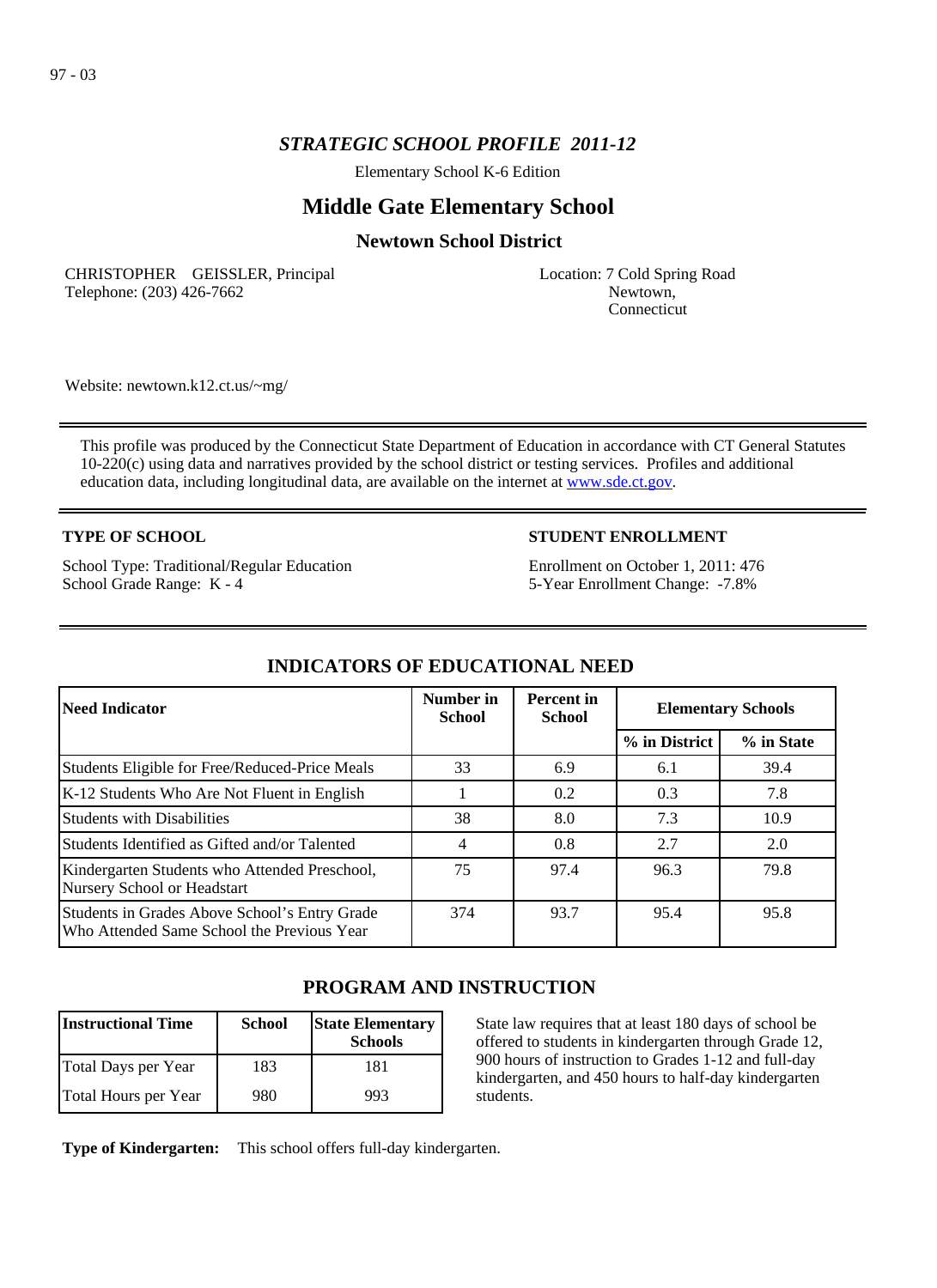| <b>Average Class Size</b> | <b>School</b> | <b>District</b> | <b>State</b> |
|---------------------------|---------------|-----------------|--------------|
| Kindergarten              | 15.4          | 16.0            | 18.5         |
| Grade 2                   | 19.2          | 18.4            | 19.7         |
| Grade 5                   | N/A           | N/A             | N/A          |

**Required Hours of Instruction Per Year in Selected Subject Areas Grade 2 School School State** 

Art 26 31 Computer Education 20 16 English Language Arts 518 518 488 Health  $17$  18 Library Media Skills 22 20 Mathematics 209 200 Music  $22$  32 Physical Education 50 50 39 Science 73 Social Studies 67 World Languages and the U and the U and the U and the U and the U and the U and the U and the U and T and T and T and T and T and T and T and T and T and T and T and T and T and T and T and T and T and T and T and T and T

## **World Language**

Formal instruction (at least 1 hour per week) in a world language is not offered in this school.

#### **Lunch**

An average of 30 minutes is provided for lunch during full school days.

| <b>Special Programs</b>                                                                                                 | <b>School</b> | <b>Elementary Schools</b> |              |
|-------------------------------------------------------------------------------------------------------------------------|---------------|---------------------------|--------------|
|                                                                                                                         |               | <b>District</b>           | <b>State</b> |
| % of K-12 Students in Bilingual Education Program or<br>Receiving English as a Second Language Services                 | 0.2           | 0.3                       | 7.8          |
| % of Identified Gifted and/or Talented Students Who Received<br><b>Services</b>                                         | 100.0         | 98.6                      | 81.1         |
| % of Special Education Students Attending This School Who<br>Spent Over 79% of Their Time with Their Non-Disabled Peers | 86.8          | 85.9                      | 78.8         |

#### **LIBRARY AND COMPUTERS**

Free on-line access to periodicals, newspapers, and other resources is available to all Connecticut schools through the Connecticut Digital Library at www.iconn.org.

| <b>Instructional Computers and Library</b><br><b>Materials</b> | <b>School</b> | <b>Elementary Schools</b> |              |
|----------------------------------------------------------------|---------------|---------------------------|--------------|
|                                                                |               | <b>District</b>           | <b>State</b> |
| # of Students Per Computer                                     | 4.3           | 3.6                       | 2.8          |
| % of Computers with Internet Access                            | 100.0         | 100.0                     | 97.4         |
| % of Computers that are High or Moderate<br>Power              | 100.0         | 100.0                     | 94.2         |
| # of Print Volumes Per Student*                                | 50.6          | 37.5                      | 29.7         |
| # of Print Periodical Subscriptions                            | 20            | 21                        | 11           |

\*Because a certain number of volumes are needed for a library of adequate breadth and depth, a small school may need a higher number of volumes per student.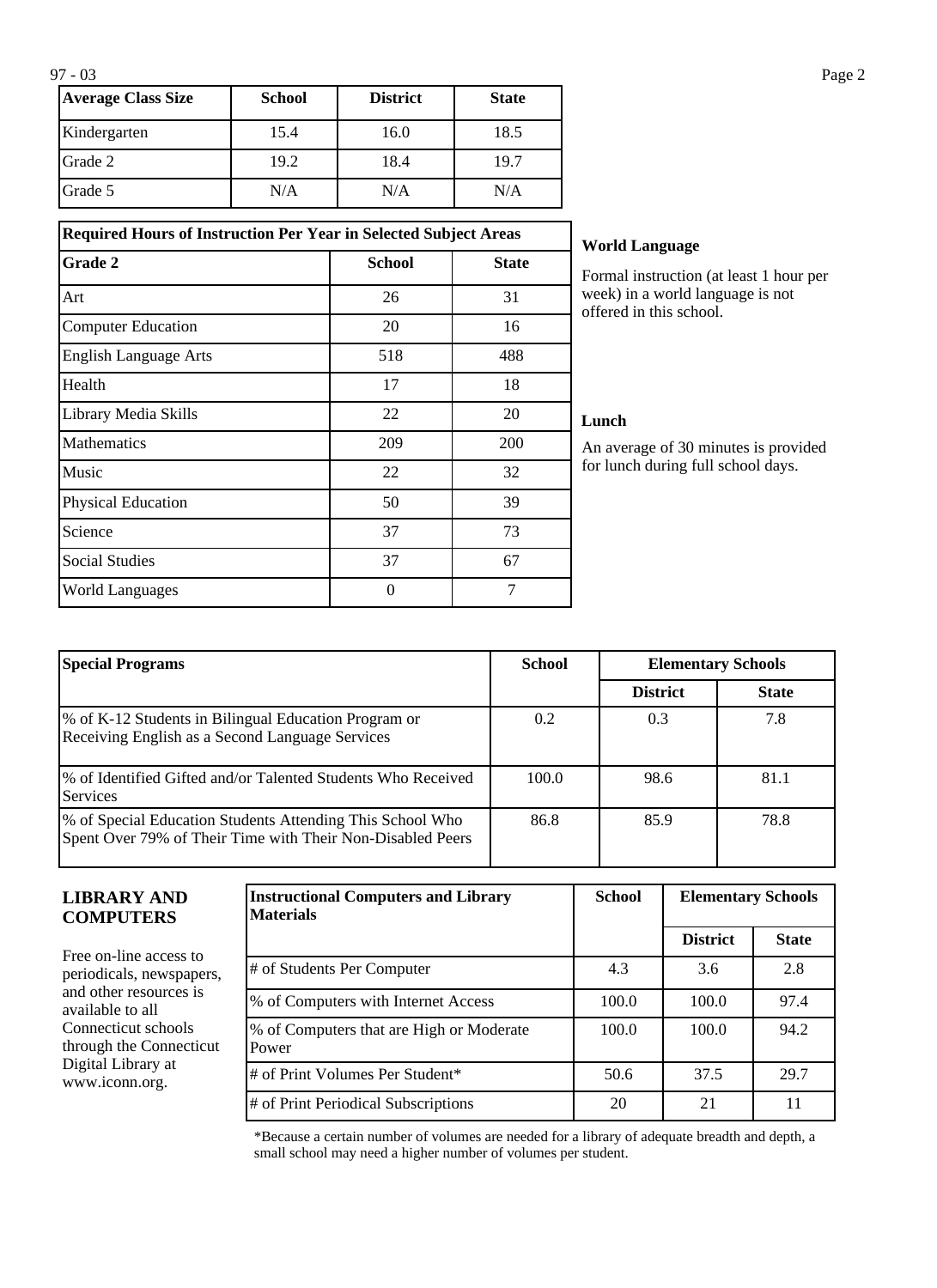97 - 03 Page 3

## **SCHOOL STAFF**

| <b>Full-Time Equivalent Count of School Staff</b>     | In the full-time                                                                |       |                                    |
|-------------------------------------------------------|---------------------------------------------------------------------------------|-------|------------------------------------|
| General Education:<br><b>Teachers and Instructors</b> |                                                                                 | 27.04 | equivalent count,<br>staff members |
|                                                       | Paraprofessional Instructional Assistants                                       | 5.66  | working part-time                  |
| Special Education:                                    | <b>Teachers and Instructors</b>                                                 | 2.50  | in the school are                  |
| Paraprofessional Instructional Assistants             |                                                                                 | 6.80  | counted as a<br>fraction of        |
|                                                       | Library/Media Specialists and/or Assistants                                     | 1.60  | full-time. For                     |
| Administrators, Coordinators, and Department Chairs   |                                                                                 | 1.00  | example, a teacher                 |
|                                                       | Instructional Specialists Who Support Teachers (e.g., subject area specialists) | 3.00  | who works<br>half-time in a        |
|                                                       | Counselors, Social Workers, and School Psychologists                            | 1.00  | school contributes                 |
| <b>School Nurses</b>                                  |                                                                                 | 1.10  | $0.50$ to the                      |
|                                                       | Other Staff Providing Non-Instructional Services and Support                    | 12.60 | school's staff<br>count.           |

| <b>Teachers and Instructors</b>                                                  | <b>School</b> | <b>Elementary Schools</b> |              |
|----------------------------------------------------------------------------------|---------------|---------------------------|--------------|
|                                                                                  |               | <b>District</b>           | <b>State</b> |
| Average Number of Years of Experience in Education                               | 10.8          | 14.0                      | 13.7         |
| % with Master's Degree or Above                                                  | 84.8          | 91.8                      | 81.6         |
| Attendance, 2010-11: Average # of Days Absent Due to Illness or<br>Personal Time | 6.5           | 8.4                       | 8.7          |
| <sup>9</sup> % Assigned to Same School the Previous Year                         | 90.9          | 89.4                      | 85.0         |

#### **HOME AND SCHOOL COMMUNICATION AND SUPPORT**

**Teacher E-Mail Addresses:** All teachers at this school have been issued e-mail addresses. **Online Homework Information:** A portion of the school website is devoted to homepages.

The following narrative about how this school promotes and supports parental involvement was submitted by this school.

Our commitment to encouraging and supporting family involvement takes many forms. The PTA at Middle Gate is a dedicated and involved group of parents and teachers who work together to provide outstanding educational experiences for our students. The Middle Gate PTA sends weekly e-blasts and publishes a bi-monthly newsletter to keep families informed. The PTA supported our literacy initiative through a generous donation to improve our Goldmine Library, Reading Center, and classroom libraries. They coordinated reading challenges and provided feedback on the draft of our Literacy Action Plan (created by our Literacy Team). Our PTA Cultural Arts committee provides monthly cultural experiences for our children that promote the arts and encourage the celebration of diversity while meeting the curriculum standards. Our PTA continued to support the GeoKids Initiative, which helped children learn about US and world geography. Parents also volunteered to run the Junior Master Gardener Program. Through this program our children learn about plants and nutrition in our outdoor classroom. Middle Gate Loves to Read Week included a Family Book Club Night, where parents read a book with their children and discussed it with other families who have read the same book, and a K-2 early literacy event. Parents volunteer in classrooms to provide language arts support and math skill practice. Additionally, parent volunteers assisted in the Library Media Center, "Super Star Math" enrichment program, and in Science Lab lessons. Our school website, with teacher web pages, supports parents in their quest to help their children succeed academically and socially. Activities such as the annual Father/Child Pancake Breakfast, which is attended by more than six hundred people over the course of two days, Muffins with Mom, Grade 3 Family Math/Science Night, Middle Gate Madness, and evenings such as "What's under the microscope night?" encourage the participation of dads, moms, and extended family members in their children's education. Our parents are participants in the Principal's Coffee, a forum in which they can openly discuss concerns, suggestions, and/or successes. Topics of interest and school/district initiatives are also presented and discussed in this setting.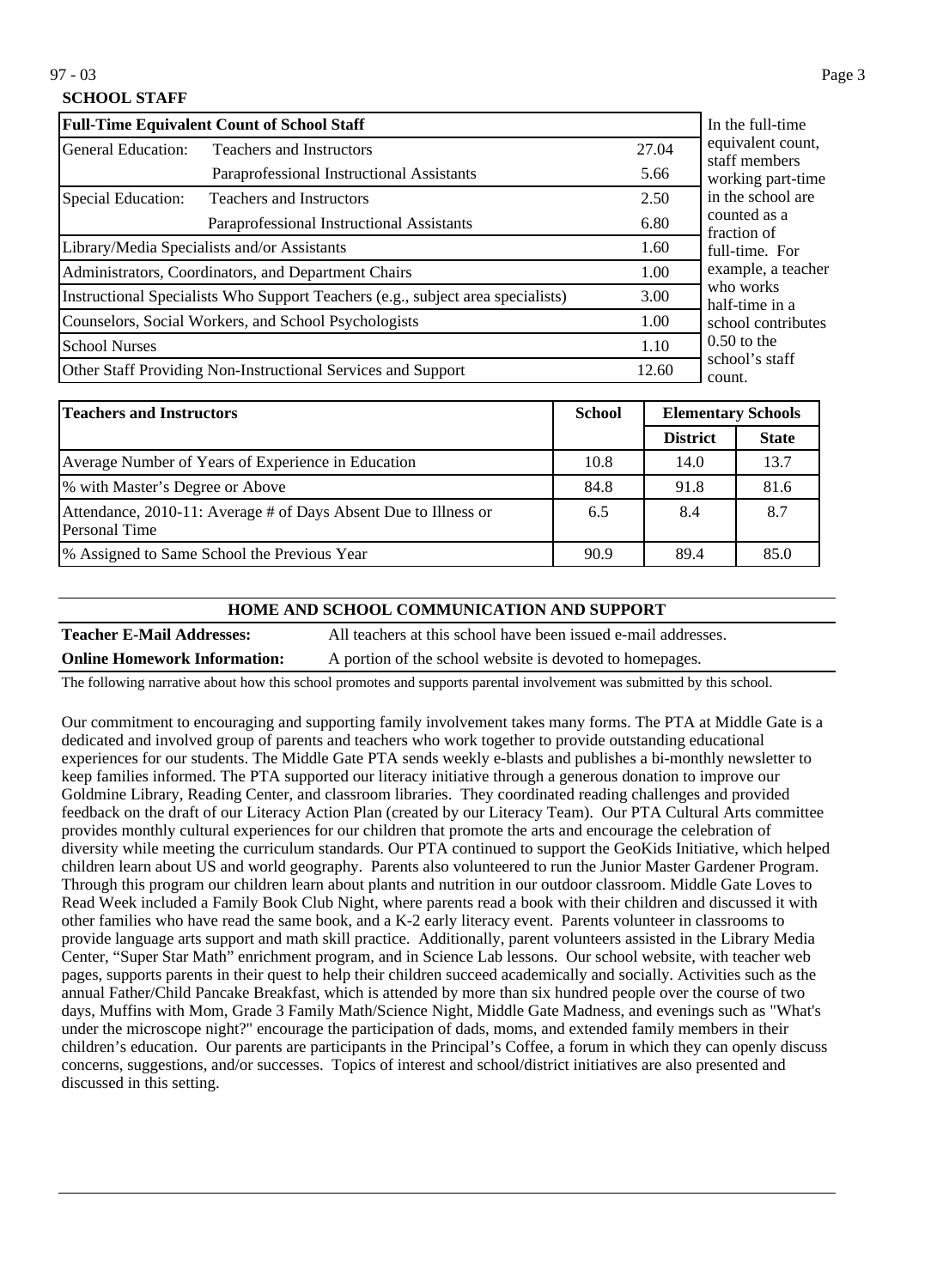| <b>Student Race/Ethnicity</b>                            |     |      |  |  |  |  |
|----------------------------------------------------------|-----|------|--|--|--|--|
| <b>Race/Ethnicity</b><br><b>Number</b><br><b>Percent</b> |     |      |  |  |  |  |
| American Indian                                          | O   | 0.0  |  |  |  |  |
| Asian American                                           | 20  | 4.2  |  |  |  |  |
| <b>Black</b>                                             | 3   | 0.6  |  |  |  |  |
| Hispanic                                                 | 24  | 5.0  |  |  |  |  |
| Pacific Islander                                         | 0   | 0.0  |  |  |  |  |
| White                                                    | 413 | 86.8 |  |  |  |  |
| Two or more races                                        | 16  | 3.4  |  |  |  |  |
| <b>Total Minority</b>                                    | 63  | 13.2 |  |  |  |  |

## **SCHOOL DIVERSITY**

### 0.0% **Percent of Minority Professional Staff:**

#### **Non-English Home Language :**

2.3% of this school's students (excluding prekindergarten students) come from homes where English is not the primary language.The number of non-English home languages is 9.

## **EFFORTS TO REDUCE RACIAL, ETHNIC AND ECONOMIC ISOLATION**

Below is the description submitted by this school of how it provides educational opportunities for its students to interact with students and teachers from diverse racial, ethnic, and economic backgrounds.

Middle Gate School works to provide a program of study to increase student awareness of diversity and cultures other than our own. The Respect, Responsibility and Celebration of Diversity (RRD) Committee was created as a sub-committee of the Middle Gate School Leadership Council. Students discuss and participate in strengthening the connections that students have to school and to each other, and students discuss sensitive issues dealing with the underrepresented populations at Middle Gate. Monthly themes focusing on respect, responsibility, kindness and caring, sincerity and honesty, and cooperation and sharing are addressed throughout the year. Themes focus on diversity of race and religion, cultural and ethnic differences, and differences which relate to ability, and viewpoints. Our students meet in Community Circle (assemblies with representation from each grade) to further develop traits including trustworthiness, empathy, and perseverance. Fourth grade students participate in Differences Day, which provides learning centers with opportunities for students to explore and experience physical handicaps and gives participants a new appreciation for how these differences effect people's lives. In morning meetings (part of our Responsive Classroom approach), class activities and through school-wide initiatives, students practice actions related to the monthly theme to reinforce desired behaviors. In addition, teachers implement lessons based on cultural themes. Units of study that recognize the differences between cultures are promoted in all classrooms. Assemblies are purposefully chosen to foster an appreciation of differences. Before and after school language classes are available in French and Spanish. Rosetta Stone software is available in English, Spanish and Mandarin Chinese. At Middle Gate School, we celebrate the diversity present in our American culture, learning from one another and appreciating our differences.

| <b>Physical Fitness:</b> %<br><b>Reaching Health Standard</b><br>on All Four Tests* | <b>School</b> | <b>District</b> | <b>State</b> | % of Schools in State with<br><b>Equal or Lower Percent</b><br><b>Reaching Standard</b> |
|-------------------------------------------------------------------------------------|---------------|-----------------|--------------|-----------------------------------------------------------------------------------------|
| Grade 4                                                                             | 82.1          | 78.6            | 50.9         | 95.2                                                                                    |
| Grade 6                                                                             | N/A           | N/A             | N/A          | N/A                                                                                     |

# **STUDENT PERFORMANCE AND BEHAVIOR**

\*Includes tests for flexibility, abdominal strength and endurance, upper-body strength and aerobic endurance.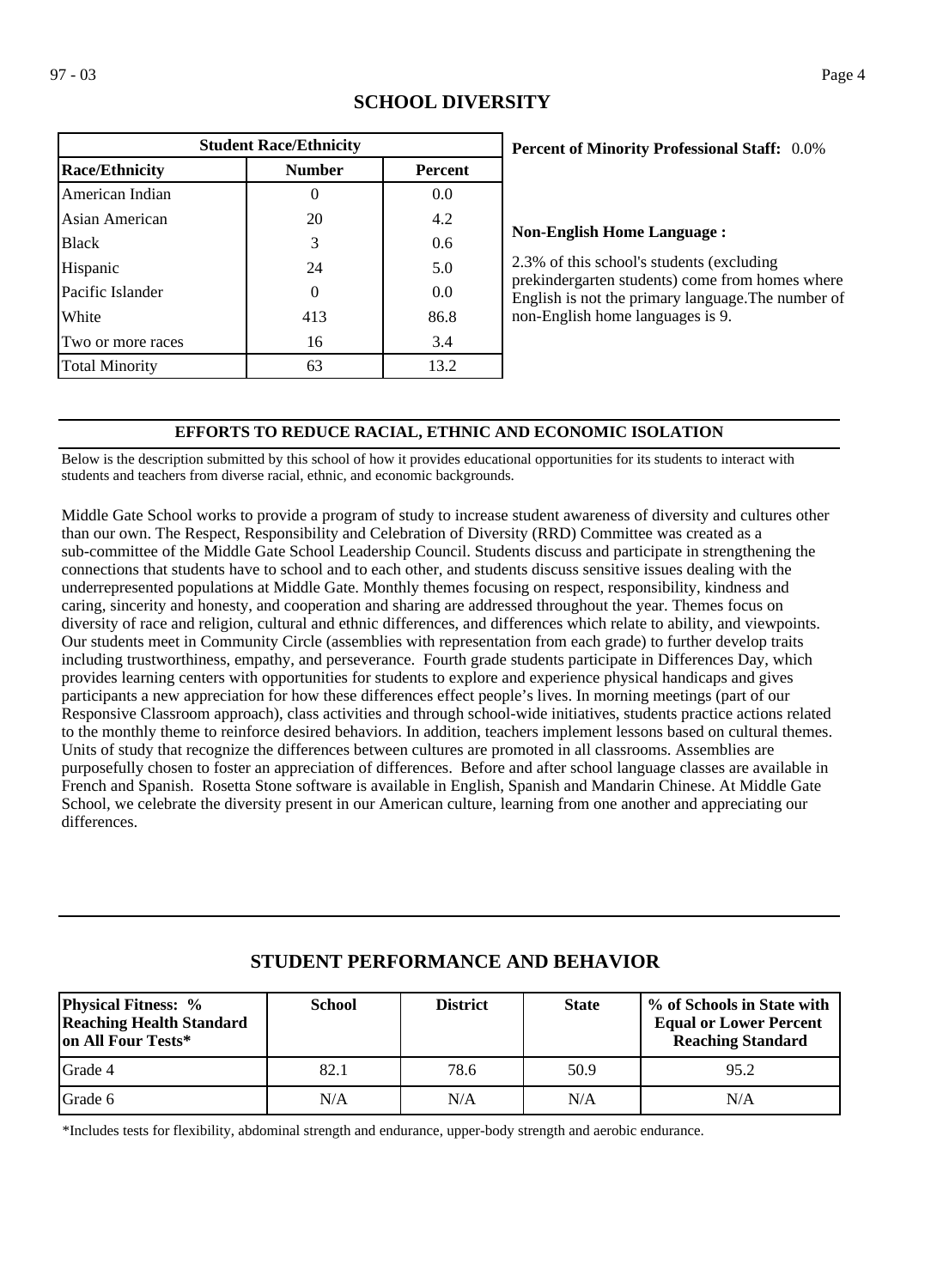| <b>Grade and CMT Subject</b><br>Area | <b>School</b> | <b>District</b> | <b>State</b> | % of Schools in State<br>with Equal or Lower<br><b>Percent Meeting Goal</b> | These results reflect<br>the performance of<br>students with         |
|--------------------------------------|---------------|-----------------|--------------|-----------------------------------------------------------------------------|----------------------------------------------------------------------|
| Grade 3 Reading                      | 79.4          | 80.8            | 59.2         | 86.0                                                                        | scoreable tests who                                                  |
| Writing                              | 83.5          | 84.1            | 62.7         | 88.8                                                                        | were enrolled in the<br>district at the time of                      |
| <b>Mathematics</b>                   | 89.7          | 89.7            | 66.5         | 91.1                                                                        | testing, regardless of                                               |
| Grade 4<br>Reading                   | 83.3          | 84.5            | 64.1         | 85.4                                                                        | the length of time<br>they were enrolled in<br>the district. Results |
| Writing                              | 87.5          | 87.5            | 65.3         | 91.5                                                                        |                                                                      |
| Mathematics                          | 93.6          | 90.4            | 68.0         | 96.1                                                                        | for fewer than 20                                                    |
| Grade 5<br>Reading                   | N/A           | N/A             | N/A          | N/A                                                                         | students are not                                                     |
| Writing                              | N/A           | N/A             | N/A          | N/A                                                                         | presented.                                                           |
| <b>Mathematics</b>                   | N/A           | N/A             | N/A          | N/A                                                                         |                                                                      |
| Science                              | N/A           | N/A             | N/A          | N/A                                                                         |                                                                      |
| Grade 6 Reading                      | N/A           | N/A             | N/A          | N/A                                                                         |                                                                      |
| Writing                              | N/A           | N/A             | N/A          | N/A                                                                         |                                                                      |
| <b>Mathematics</b>                   | N/A           | N/A             | N/A          | N/A                                                                         |                                                                      |

**Connecticut Mastery Test, Fourth Generation, % Meeting State Goal.** The Goal level is more demanding than the Proficient level, but not as high as the Advanced level, reported in the No Child Left Behind Report Cards.

> ne performance of tudents with coreable tests who were enrolled in the istrict at the time of esting, regardless of he length of time ney were enrolled in ne district. Results or fewer than 20 tudents are not resented.

For more detailed CMT results, go to **[www.ctreports](http://www.ctreports/)**.

To see the NCLB Report Card for this school, go to [www.sde.ct.gov](http://www.sde.ct.gov/) and click on "No Child Left Behind."

| <b>Student Attendance</b> | School | <b>District Elementary Sch.</b> | <b>State Elementary Sch.</b> |
|---------------------------|--------|---------------------------------|------------------------------|
| 1\% Present on October 1  | 96.0   | 95.4                            | 95.9                         |

#### **Disciplinary Offenses**

Disciplinary offenses committed by students include all serious offenses, offenses involving drugs, alcohol, or tobacco, and all incidents resulting in suspension or expulsion.

#### **Truancy**

During the 2010-11 school year, No students qualified as truant under state statute. As these counts rely on school-level policies regarding unexcused adsences, they are not comparable between schools.

| <b>Number of Incidents by Disciplinary Offense Category, 2010-11</b> |                             |                       |  |  |
|----------------------------------------------------------------------|-----------------------------|-----------------------|--|--|
| <b>Offense Category*</b>                                             | <b>Location of Incident</b> |                       |  |  |
|                                                                      | School                      | <b>Other Location</b> |  |  |
| Violent Crimes Against Persons                                       | N/A                         | N/A                   |  |  |
| <b>Sexually Related Behavior</b>                                     | N/A                         | N/A                   |  |  |
| Personally Threatening Behavior                                      | N/A                         | N/A                   |  |  |
| Theft                                                                | N/A                         | N/A                   |  |  |
| Physical/Verbal Confrontation                                        | N/A                         | N/A                   |  |  |
| Fighting/Battery                                                     | N/A                         | N/A                   |  |  |
| <b>Property Damage</b>                                               | N/A                         | N/A                   |  |  |
| Weapons                                                              | N/A                         | N/A                   |  |  |
| Drugs/Alcohol/Tobacco                                                | N/A                         | N/A                   |  |  |
| <b>School Policy Violations</b>                                      | N/A                         | N/A                   |  |  |
| Total                                                                | $\mathbf{\Omega}$           | $\Omega$              |  |  |

\* Counts by category may be suppressed to protect student privacy.